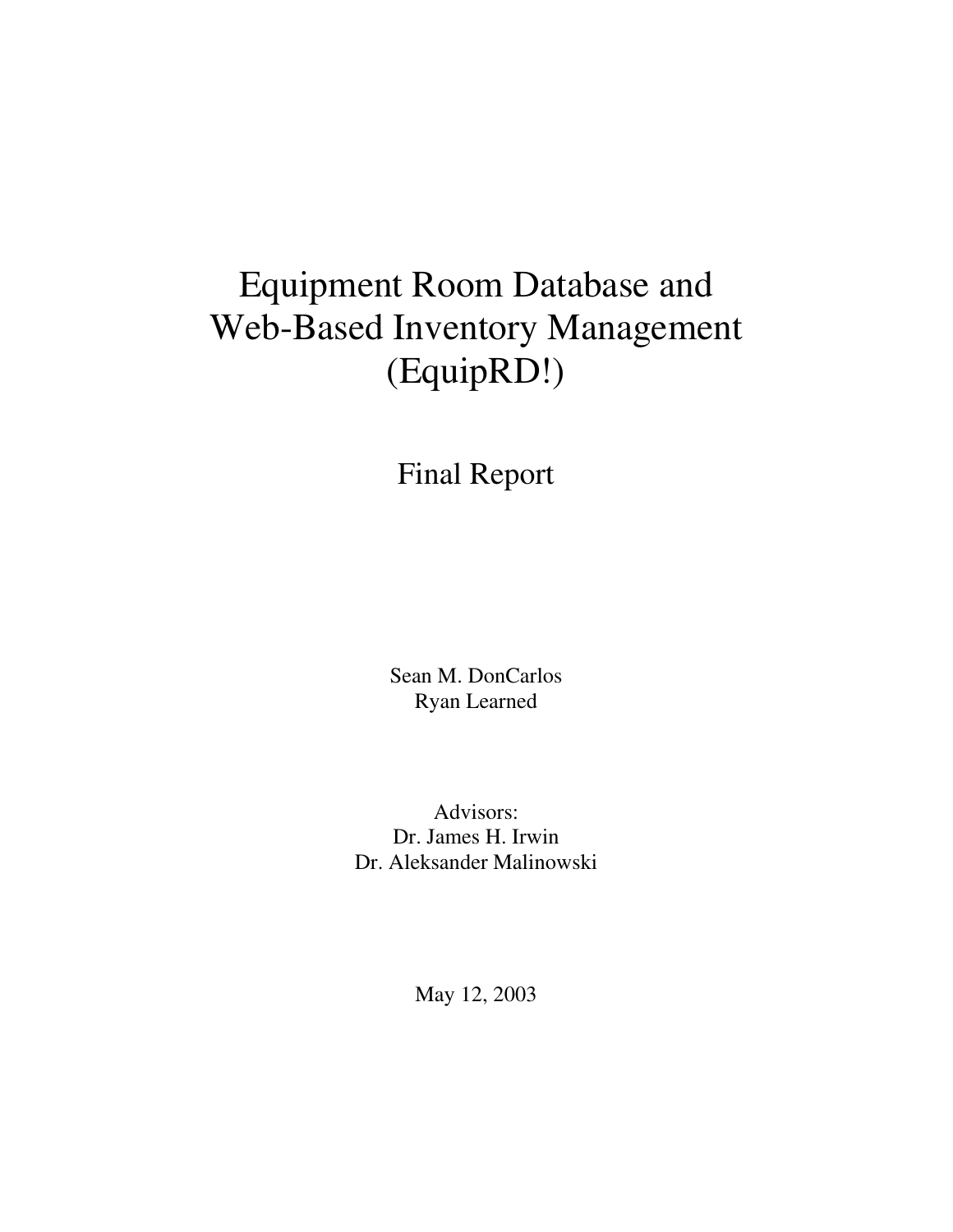# **TABLE OF CONTENTS**

| Original Schedule. |  |
|--------------------|--|
|                    |  |
|                    |  |
|                    |  |
|                    |  |
|                    |  |
|                    |  |
|                    |  |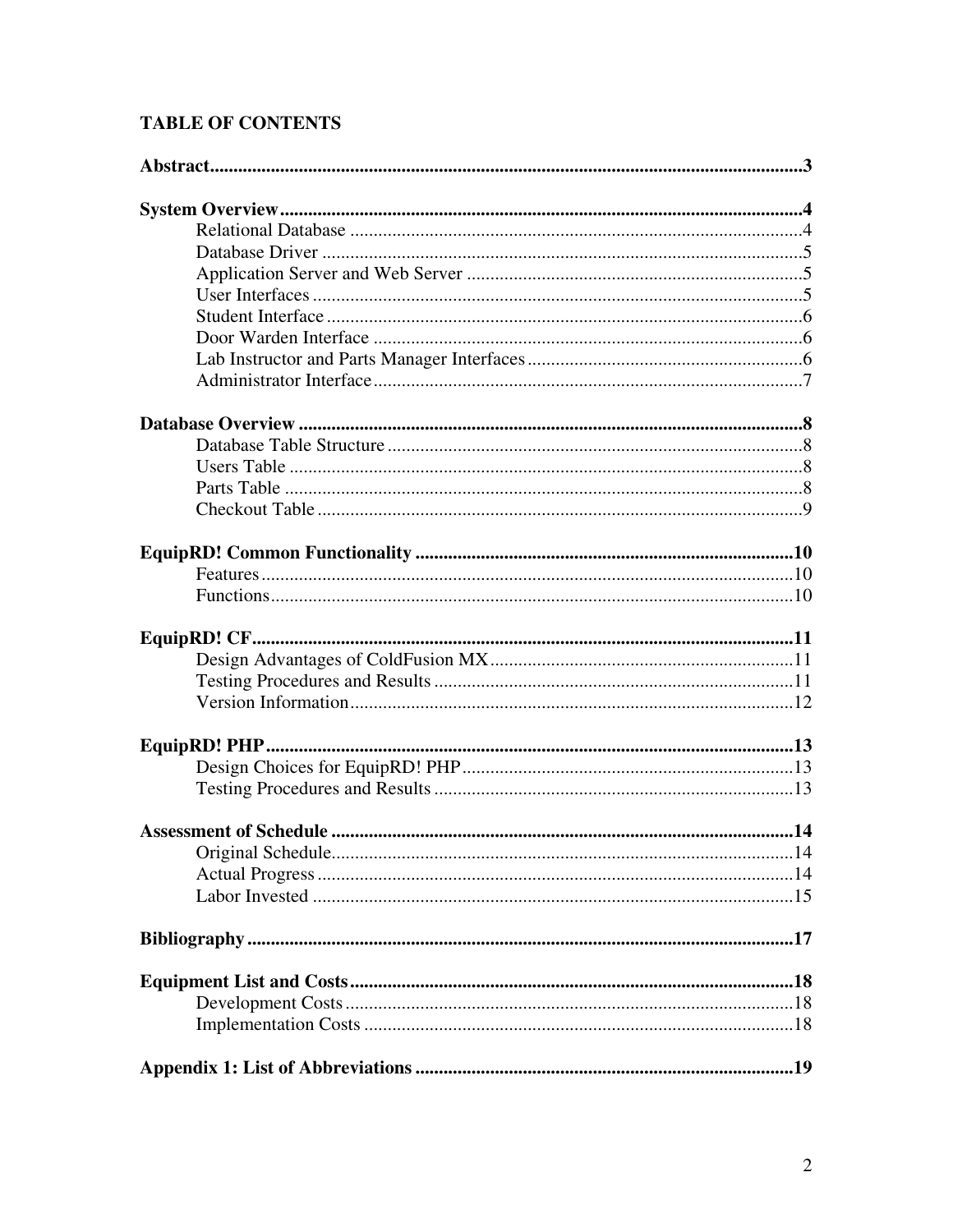#### **ABSTRACT**

This report describes the design, development and testing of the EquipRD! equipment room database and web-based inventory management system, including full functional descriptions, a table-level outline of the internal database structure, and a system overview presented with emphasis on user interfaces, as well as testing procedures and results. This paper outlines the similarities and differences in design and testing methods between EquipRD! on the Macromedia ColdFusion MX and PHP platforms. A bibliography and a summary of development and implementation costs are also provided.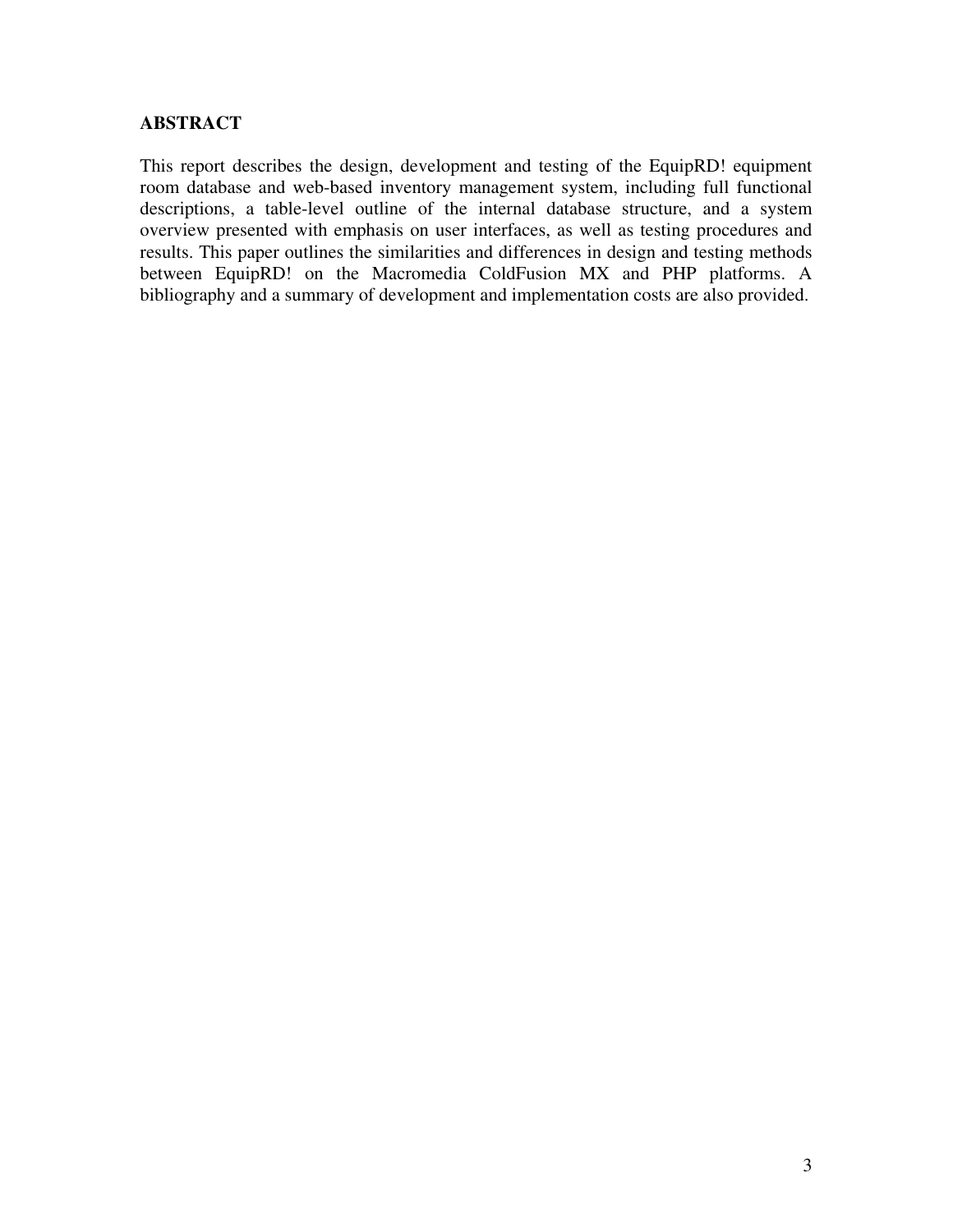#### **SYSTEM OVERVIEW**

The inventory management system (hereinafter referred to as "EquipRD!") consists of three main software components: the database, the user interface(s) and the application server between the user interface(s) and the database. The application server permits the web server to communicate with the database; the web server cannot do this directly. (See Appendix 1 for a list of acronyms and abbreviations used in this report.)



Figure 1 – System block diagram for EquipRD!. The data flow shown represents a user searching for parts.

#### **Relational Database**

The relational database contains all of the information needed to track the equipment room inventory. The database can be searched or changed. Searching the database (called a *query*) causes it to return a subset of the data (called a *recordset*) that matches the search criteria. Changing the database by inserting, updating or deleting information causes the database to return status information regarding the success or failure of the change.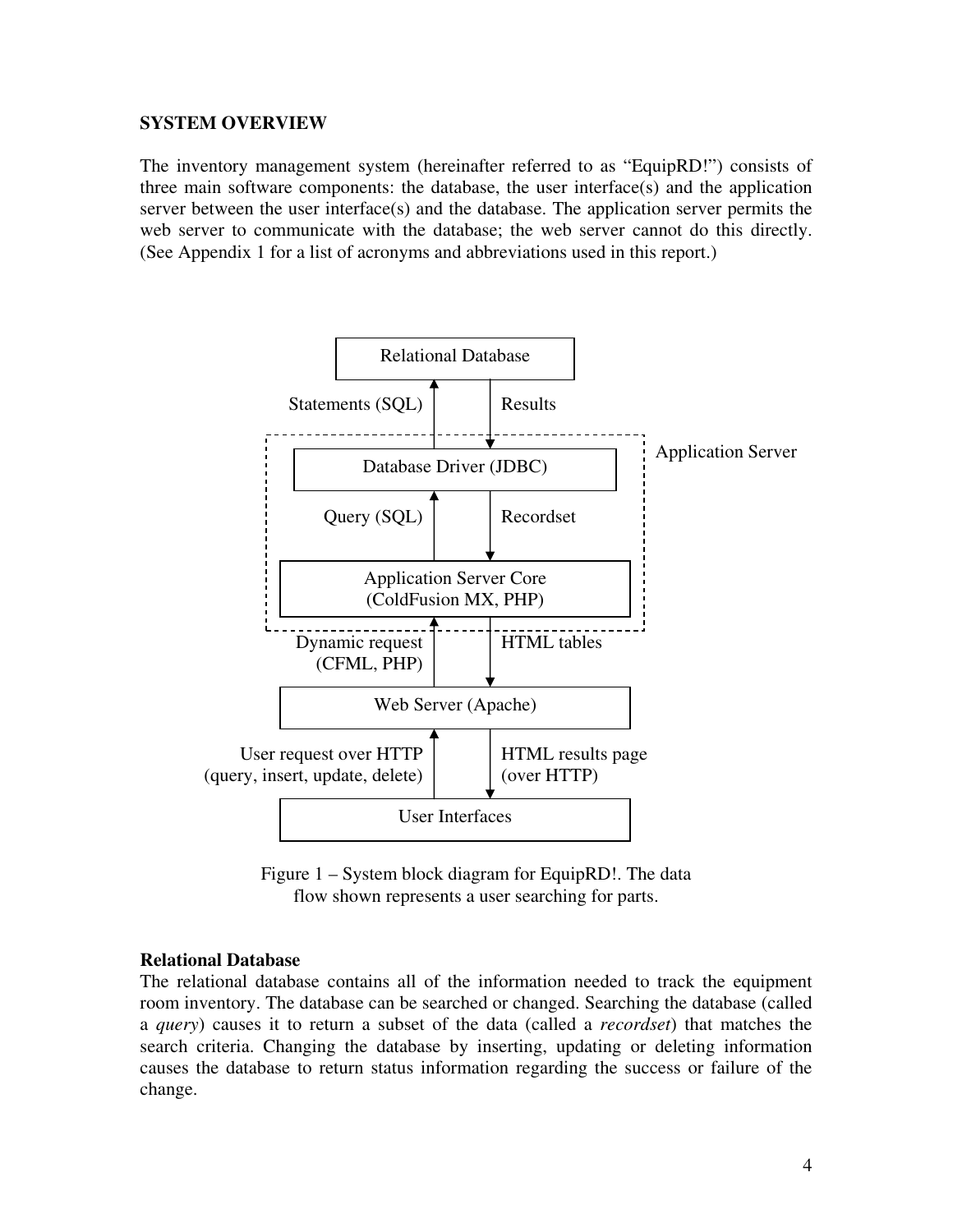EquipRD! can use either Microsoft SQL Server 2000 or MySQL 4.1 for its database services.

# **Database Driver**

The relational database is usually stored in a proprietary format and cannot be interpreted by the user or other software without the assistance of a database driver. The driver takes incoming SQL statements and converts them to a form understood by the database. The driver also passes recordsets and the status of attempted database changes back to the requesting application.

Two of the most prevalent drivers are ODBC (Open DataBase Connectivity) and JDBC (Java DataBase Connectivity). Both SQL Server 2000 and MySQL 4.1 use JDBC drivers.

# **Application Server and Web Server**

When a web server receives a request for a web page, it normally retrieves the page and passes it back to the browser. Web pages that retrieve or manipulate data from a database, however, contain sections of non-HTML code (such as JavaScript or PHP) that browsers cannot interpret on their own. Therefore, web servers pass such pages to application servers, which interpret the non-HTML code, retrieve the data and return the results in HTML for display in the browser.

In general, application servers may be implemented as actual server software, such as Macromedia ColdFusion MX Server, or they may be as simple as small Java applets. Versions of EquipRD! have been developed for the Macromedia ColdFusion MX application server and for PHP.

# **User Interfaces**

Each class of user will have a separate user interface appropriate for the functions that user class requires. This separation helps enforce security and data integrity.

All I/O shown in the block diagrams below is between the user's browser and the web server, conducted over HTTP (Hypertext Transfer Protocol), as illustrated in Figure 1, unless otherwise noted. In addition, all user interface blocks assume the presence of basic human interface devices (keyboard, mouse and display).



Figure 2 – Block diagram for student interface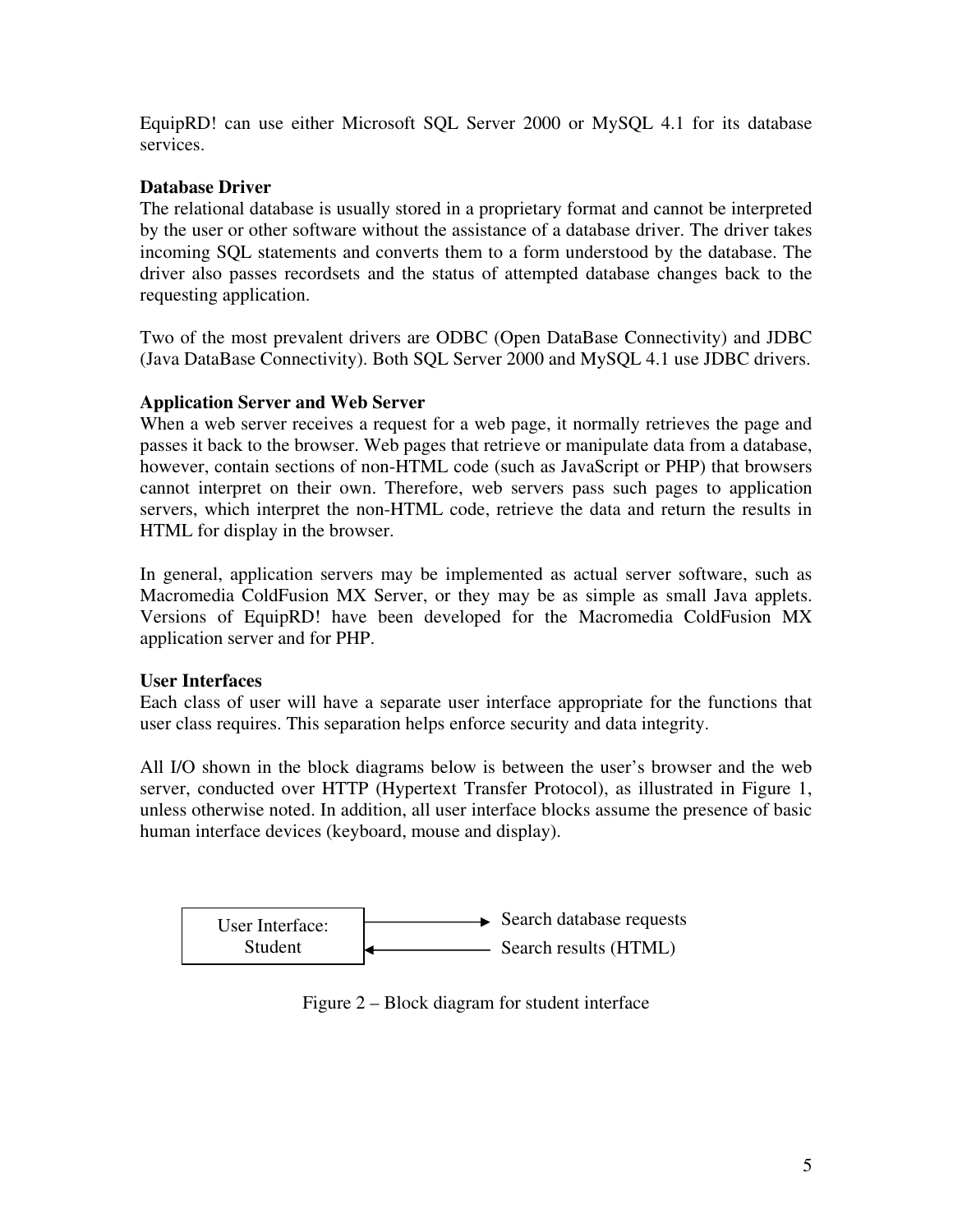#### **Student Interface**

The student needs to be able to search the database for the availability of a given part or type of part, and also for what parts the student currently has checked out. Preferably, he should be able to do this from any computer with a suitable web browser.



Figure 3 – Block diagram for door warden interface

# **Door Warden Interface**

The door warden's primary function is to check parts in or out of the equipment room. The warden can search the database for part availability and can display the list of parts checked out by any student or set of students.



Figure 4 – Block diagram for lab instructor and parts manager interface

# **Lab Instructor and Parts Manager Interface**

The lab instructor and parts manager can do everything the door warden can, plus they can also reserve parts, preventing them from being checked out. A lab instructor could do this to ensure availability of parts for a particular experiment. The parts manager may reserve parts to reflect damaged parts that are not suitable for use but are expected to be repaired in the future.

The lab instructor has the limited ability to update the parts count in the database to reflect parts destroyed beyond repair in the laboratory. The parts manager has the more general ability to add parts to reflect received part orders, to delete parts that are no longer used, and to change the quantity or description of parts currently in the database.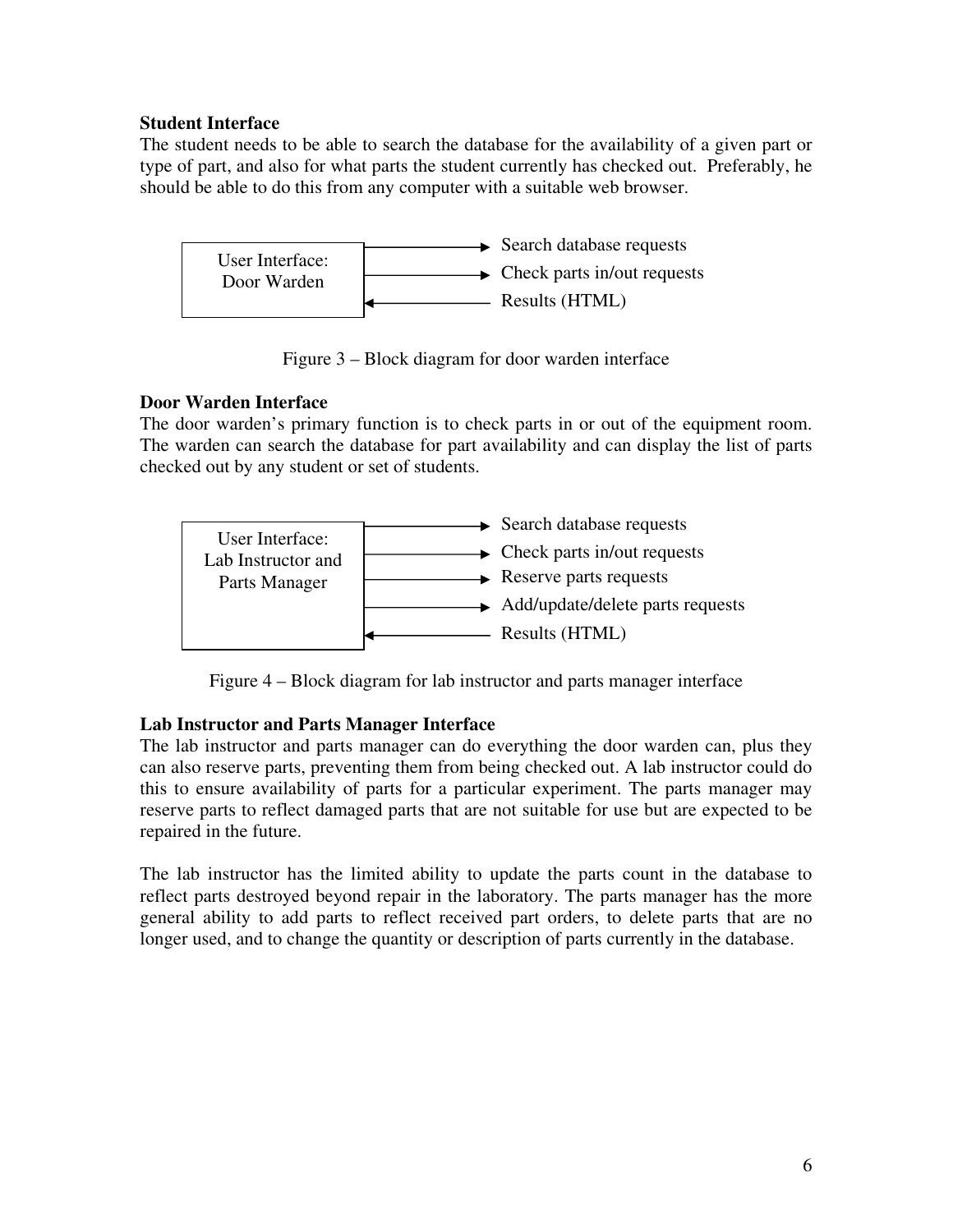

Figure 5 – Block diagram for administrator interface

# **Administrator Interface**

The administrator is in complete control of the system and can perform any and all functions associated with the system. The administrator is the only user capable of adding, editing and deleting other users from the system.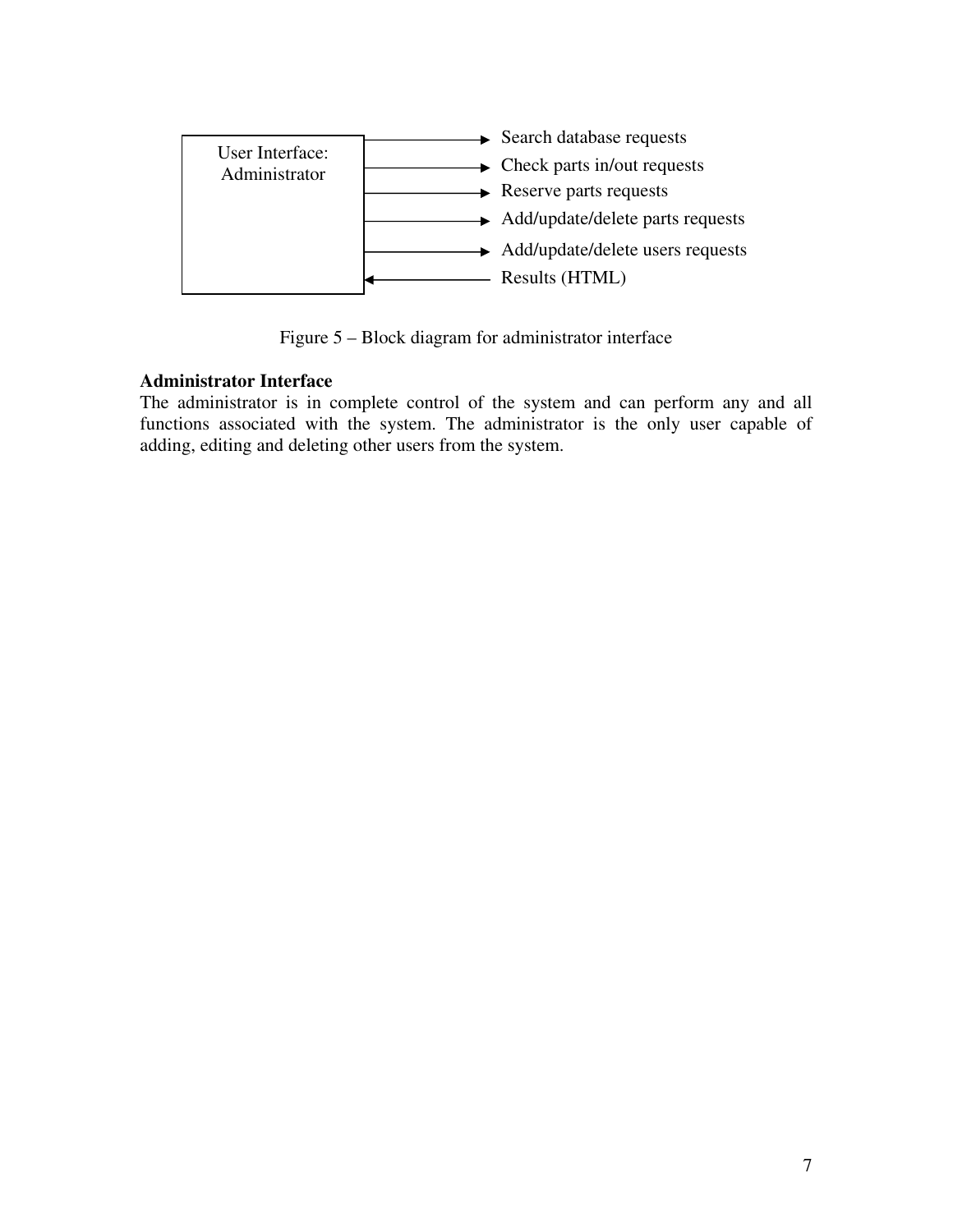# **DATABASE OVERVIEW**

#### **Database Table Structure**

The database table structure defines the individual pieces of data that may be stored in the tables and any particular formats that apply to the data. The table structure is defined by the number of fields contained in the table and each field's name and data type. Usually, a structure also contains some indication of the purpose of each field.

The inventory management system uses three tables. The Users table maintains the login information and access level for each user of the system. The Parts table contains the part description and quantity information for each part available in the equipment lab. The Checkout table relates Parts checked out to the Users checking them out.

The database table structure is shown below.

#### **Users Table**

- UserID A six-digit number from 100000 to 999999 that identifies the user to EquipRD! Students use their Bradley ID number; faculty can use any unique sixdigit number they like.
- FirstName The user's first name, up to 20 characters in length.
- LastName The user's last name, up to 20 characters in length.
- Password The password the user needs to login to EquipRD! It must be at least 8 characters but no more than 20. The password is stored hashed (using the MD5 algorithm) for greater security.
- Roles Describes the type of user (*i.e.*, Student, Door Warden, etc.).
- CollegeYear The year the user will graduate. This is "Faculty" for faculty members.
- LabSection The current lab section the user is enrolled for. This is "NA" for faculty members.
- LastLoginDate The date and time this user last logged in to EquipRD!

# **Parts Table**

- PartNumber A unique string that identifies the part to EquipRD! Two or more parts can share the same part number if they have different serial numbers.
- PartType The major classification that the part belongs to, such as "Power" Supply" or "74xx Series Logic".
- PartSubtype The minor classification that the part belongs to, such as "DC Power Supply" or "74ALS Series Logic".
- PartDesc A full-text description of the part, up to 100 characters in length.
- SerialNumber A string representing the serial number of the part. Two or more parts can share the same part number if they have different serial numbers. If the part does not have or need a serial number, this field contains "None".
- Quantity The total number of the part in EquipRD! For serialized parts, this field is always 1. For nonserialized parts, this field can be any positive integer up to and including 32,767.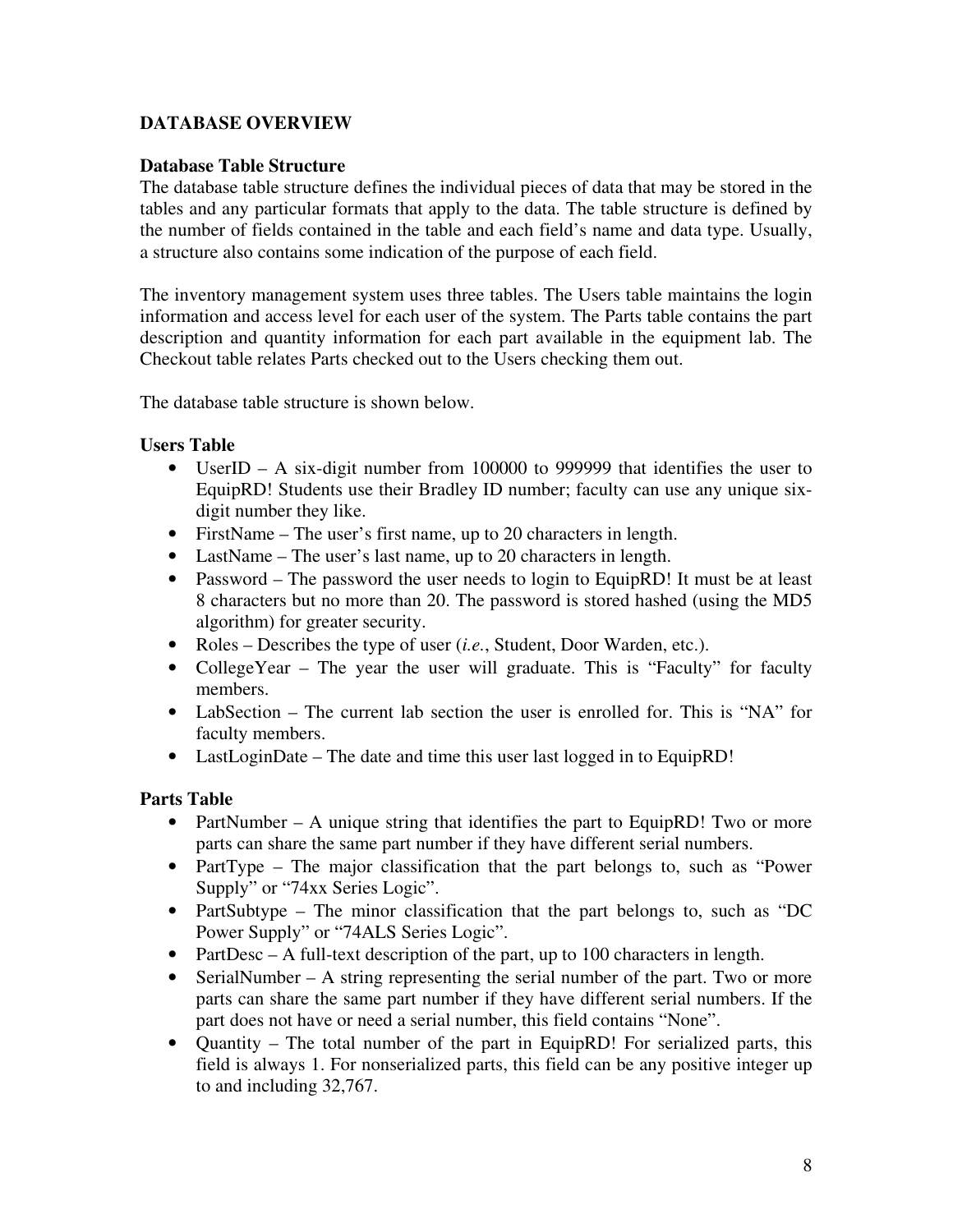- Available The quantity of the part available for checkout. A part can be checked out if it is not already checked out, reserved or marked as damaged.
- InUse The quantity of the part already checked out.
- Reserved The quantity of the part put on reserve by a lab instructor.
- Damaged If a serialized part is damaged and needs to be repaired, this field will contain 1. Nonserialized parts cannot be marked damaged and so this field will always contain 0 for such parts.
- LastCheckoutDate The date and time when 1 or more of this part was last checked out by any user.

# **Checkout Table**

- RowID a unique number generated by EquipRD! This number ensures each row in the Checkout table is unique.
- UserID the user that has checked out a part
- PartNumber the part number of the part checked out
- SerialNumber the serial number of the part checked out, if applicable
- Quantity the quantity of the part checked out. For serialized parts, this field is always 1.
- CheckoutDate the date and time the part was originally checked out.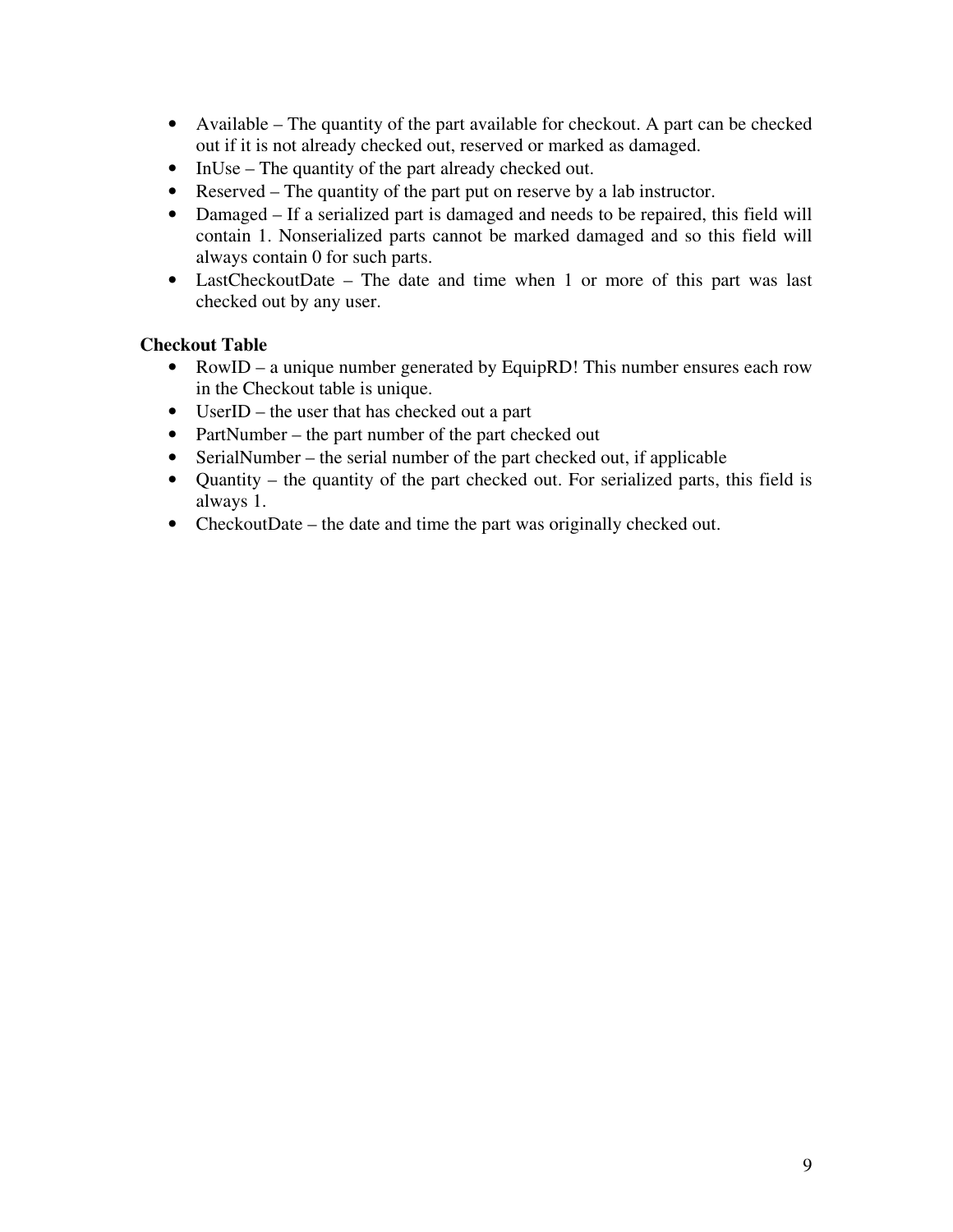# **EQUIPRD! COMMON FUNCTIONALITY**

# **Features**

EquipRD! provides the following features in addition to the basic EquipRD! functionality described in the System Overview section:

- Easy login/logout procedure Users login once with their user ID and password. EquipRD! automatically verifies each page request of the user against that user's security role and the required role for the requested pages. Users logout by clicking on the "Logout" link on each page.
- Color-coded user interfaces EquipRD!'s web interface changes color based on the security role of the current user. Students are red, Door Wardens are green, Lab Instructors are black, Parts Managers are violet and Administrators are blue.
- Full contextual help All of the functional pages (*i.e.,* any page that searches or modifies the database) in EquipRD! have links to their own reference pages with full descriptions of the functions and the forms used. This reference opens in a separate window so that the user can read the reference and perform the task at the same time. Also, many functional pages have tips on the page that provide hints for more effective use of EquipRD!
- "Search-before-modify" functions Many functions have search pages built into them. The search results then appear on the same page as the function form, eliminating the need to switch back and forth between pages.
- Defensive coding EquipRD! protects itself from attempts to change the database in an inconsistent way, such as by checking out 5 parts when only 4 are available.
- Automatic logging EquipRD! records all login/logout activity and database changes to a human-readable text log file.

# **Functions**

The following is a list of all the functions available to users of EquipRD!, including the minimum security roles needs for each:

- Student Display Own Checked Out Parts, Search for Parts
- Door Warden All functions above plus Check In Parts, Check Out Parts, Display All Users with Given Part, Display Others' Checked Out Parts
- Lab Instructor All functions above plus Destroy Nonserialized Part, Release Parts, Reserve Parts
- Parts Manager All functions above plus Add Part to Database, Delete Part from Database, Display Parts by Quantity, Display Unused Parts, Mark Serialized Part Damaged, Unmark Damaged Serialized Part, Update Part Information
- Administrator All functions above plus Add User to Database, Delete User from Database, Display Unused Users, Search for Users, Update User Information

For more information on functions, see the compdesc.txt file on the enclosed CD or the online function reference in EquipRD!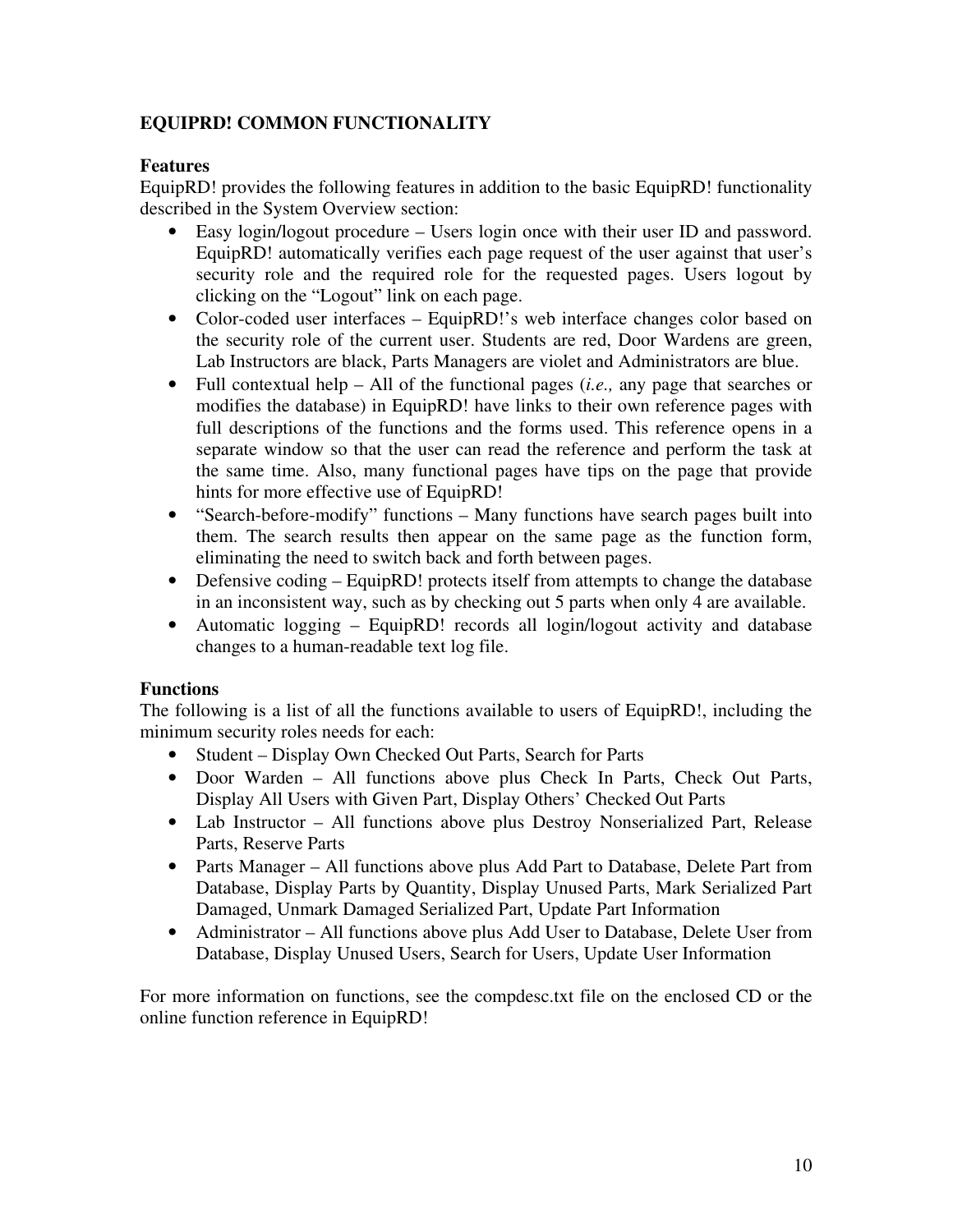# **EQUIPRD! CF**

EquipRD! CF is the version of EquipRD! that runs on the ColdFusion MX application server. It can use either SQL Server 2000 or MySQL 4.1 as its database. (It can also use MySQL 4.0, in which case the "Delete User from Database" function is unavailable.)

# **Design Advantages of ColdFusion MX**

The Macromedia ColdFusion MX application server provides the following advantages to implementing the features listed in "EquipRD! Common Functionality":

- Simplified login/logout coding ColdFusion MX and CFML (ColdFusion Markup Language) provide tags such as  $\langle$ cflogin $\rangle$ ,  $\langle$ cfloginuser $\rangle$  and  $\langle$ cflogout $\rangle$ that can automate most user authentication and tracking tasks. In addition, the Hash function implements MD5 hashing (for password security) in a single function.
- Simplified security The GetAuthUser() function returns the current user ID, and the IsUserInRole() function compares the user's security role to a given role. Both functions automatically track each user separately, sparing the programmer from hours of coding and troubleshooting. Additionally, the  $\leq$ cfqueryparam $>$  tag protects the database from malicious users by rejecting invalid query criteria.
- Simplified display of query results ColdFusion's  $\lt$ cfoutput $\gt$  tag automatically loops through the results of database queries, eliminating the need to write and maintain separate loops for displaying database output.
- Simplified file operations Instead of using three separate commands to open a file (such as the EquipRD! log file), write to the file and then close the file, ColdFusion's <cfwrite> tag can perform all these operations in a single step.
- Integrated data validation ColdFusion can check data entered in forms against common rules with no additional code. ColdFusion can also populate drop-down lists on forms from the database so that only valid values are presented to the user.
- Easy-to-understand language CFML looks and acts similar to HTML and is much easier to read and understand quickly than Java, C++, etc.

# **Testing Procedures and Results**

Testing was performed after each page or major function was completed. A number of functions in EquipRD! are similar; therefore, incremental testing prevents errors from propagating throughout EquipRD!

Testing for a given function began with supplying expected values to the function and observing the function's effect on the database (or returned results if the function was a search). After the function gave the expected results for a wide range of expected inputs, testing continued by supplying the function with unexpected, nonsensical, invalid or even malicious inputs and observing the function's response. Revision and testing proceeded until the function operated correctly (or displayed a graceful error message for the user) for a wide range of arbitrary inputs.

A number of problems were introduced when the CFS and CFM versions of EquipRD! (see Version Information below) were merged to produce the current version, primarily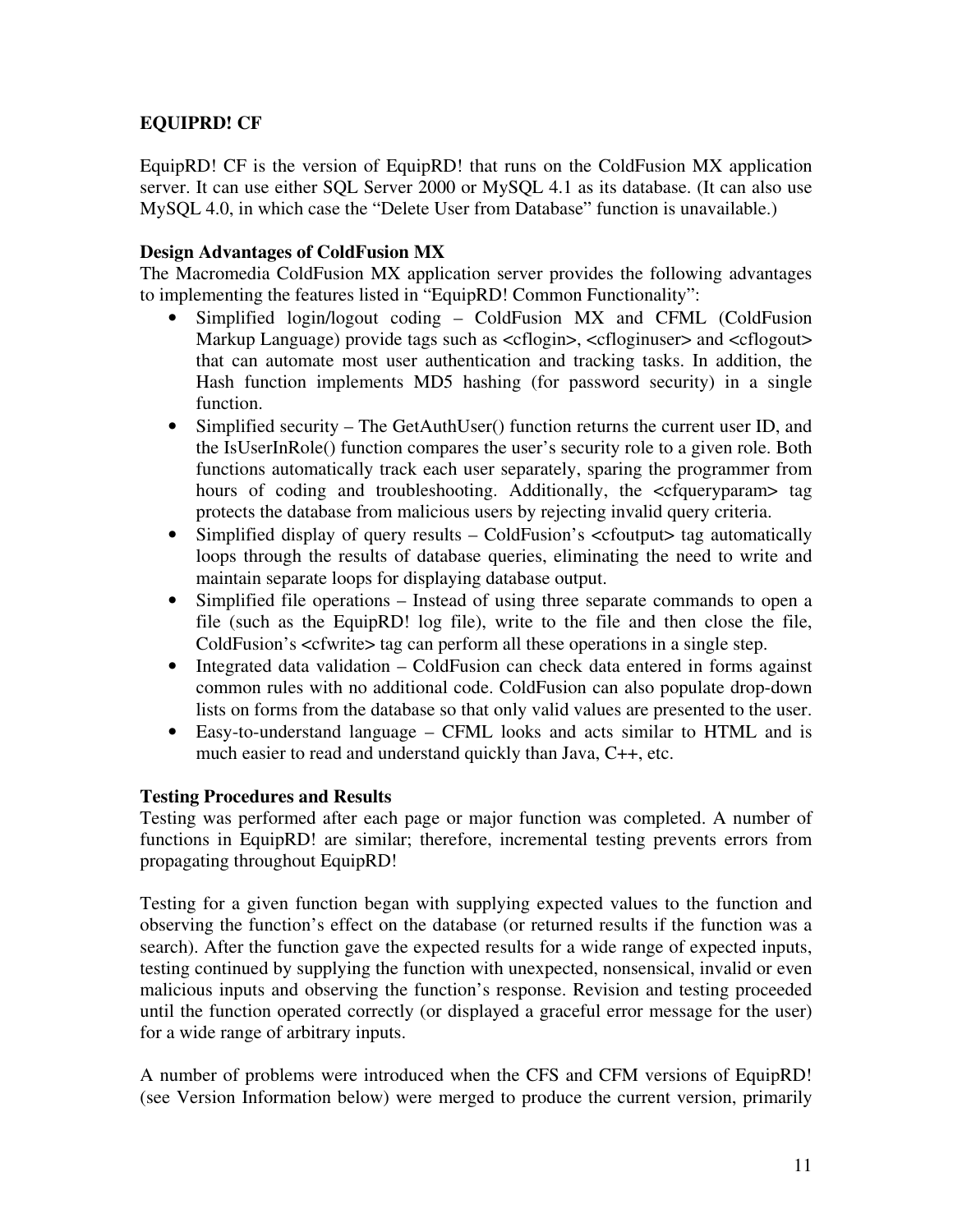resulting from errors that had been corrected in one version but not the other. Therefore, the first EquipRD! CF version after the merge (1.08) underwent a second round of testing prior to the Student Exposition to remove any lingering errors.

#### **Version Information**

The current version is EquipRD! CF 1.09.

The following table gives a brief history of the major versions of EquipRD! CF. Note that EquipRD! CF was split into two versions after 1.03, a CFS and a CFM version. This was in response to MySQL 4.0 not supporting subqueries. After the release of MySQL 4.1, this issue was resolved, and the two source codes were merged back into a single CF version.

| <b>Version</b> | <b>Functionality</b>                                                                                                                                                  |
|----------------|-----------------------------------------------------------------------------------------------------------------------------------------------------------------------|
| CF 0.18        | Login, logout, color-coded user interfaces, dynamic forms based<br>on database contents, rejects invalid/malicious page accesses                                      |
| CF 0.31        | Search for user or part, return results, enforces security roles                                                                                                      |
| CF 0.33        | Search for checked out parts, all users with given part                                                                                                               |
| CF 0.67        | Reserve and release parts, mark and unmark damaged serialized<br>parts, destroy nonserialized parts, enforces consistency in all<br>reserve/damage/destroy operations |
| CF 0.71        | Update part information                                                                                                                                               |
| CF 0.92        | Add/update/delete parts and users, enforces consistency in all<br>add/update/delete operations                                                                        |
| CF 1.02        | Check in/out parts, automatic logging, first version to meet all<br>original specifications                                                                           |
| CFS/CFM 1.04   | Custom error-handling pages, minor errors fixed                                                                                                                       |
| CFS/CFM 1.07   | Online function reference                                                                                                                                             |
| CF 1.08        | Source codes remerged                                                                                                                                                 |
| CF 1.09        | Password hashing using MD5, current version                                                                                                                           |

Figure 6 – Version history of EquipRD! CF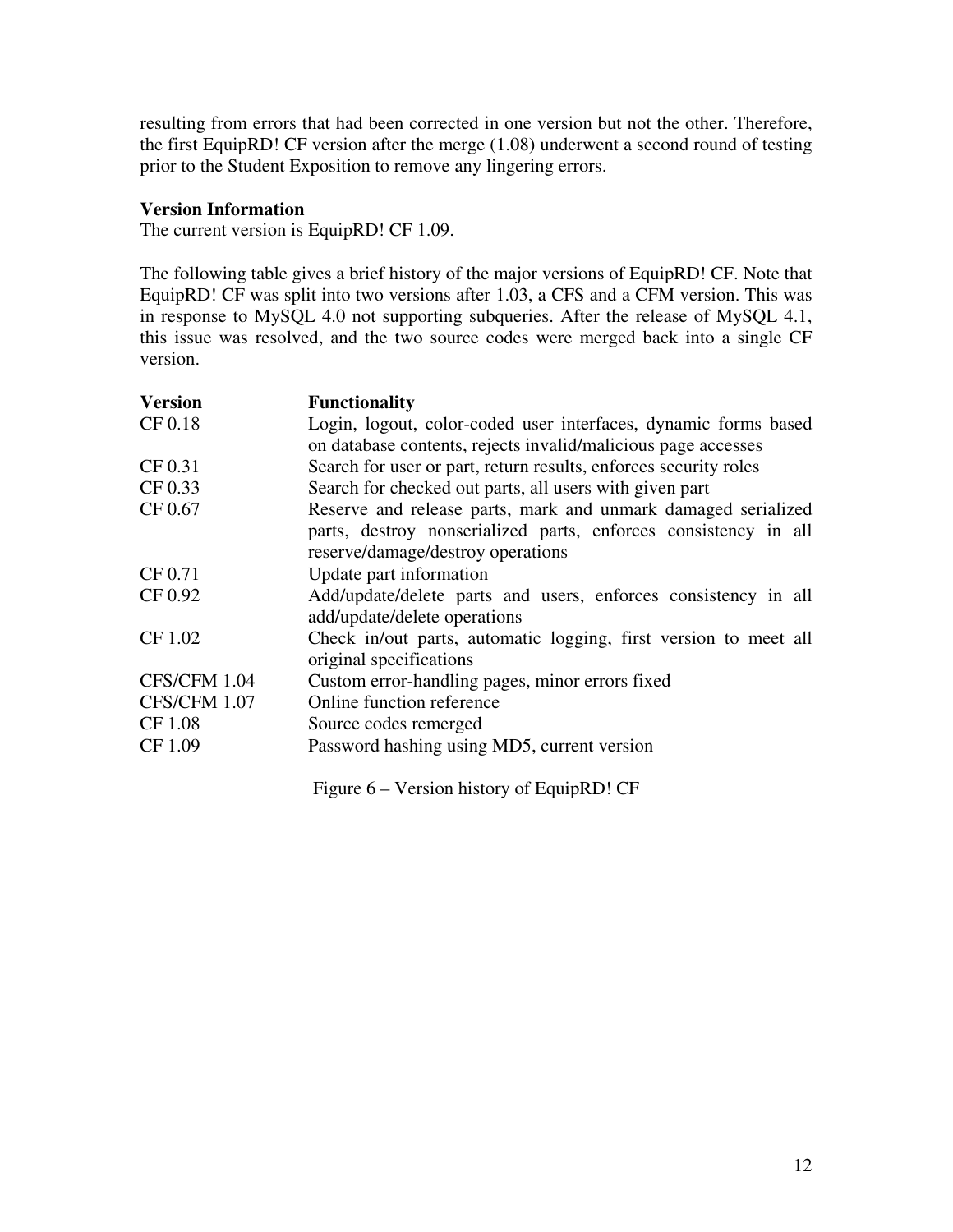# **EQUIPRD! PHP**

EquipRD! PHP is the version of EquipRD! that runs on the open source PHP engine and MySQL database. The basic workings of the website behave exactly like the CF version of EquipRD! Many of the "amenities" offered by ColdFusion are not available in PHP. Some features had to be hard coded in order to be implemented. The reason the PHP version was implemented was to provide a free alternative to the CF version.

# **Design Choices for EquipRD! PHP**

EquipRD! PHP has the same features as the CF version but required minor changes in order to be implemented. CF 1.04 and 1.07 were used as templates for EquipRD! PHP. The following is a summary of design choices from converting to the PHP version from the CF version:

- Login/logout procedure It is native to ColdFusion to provide login and logout capabilities. It is also simple to check if a user has the access required to view certain pages. With PHP, this capability must be manually coded. It was implemented using a session variable which holds the user's access.
- Security The session variables contain the user's access levels from page to page. Each page will check this session variable to make sure the user can view the page.
- Display of Query Results ColdFusion provided a simple way to create the forms on the search pages. This was coded into PHP to show only the necessary items in the select box for search-before-modify functions and to show all items in the main search pages.
- File operations PHP requires several lines of code to write to a file for logging purposes. The only problem will arise when a user does not logout using the logout link on the pages.
- Integrated Data Validation The data entered on pages must be checked to make sure it is proper. For example, a user should not be able to enter letters in for a quantity. The PHP version checks the data validity with JavaScript. Server side checking would be preferred, but for now JavaScript will be required for EquipRD! PHP.

# **Testing Procedures and Results**

Testing was performed after each page or major function was completed. A number of functions in EquipRD! are similar; therefore, incremental testing prevents errors from propagating throughout EquipRD! For example, the search functions on each page are similar to all of the others.

Testing for a given function began with supplying expected values to the function and observing the function's effect on the database (or returned results if the function was a search). After the function gave the expected results for a wide range of expected inputs, testing continued by supplying the function with unexpected and invalid inputs and observing the function's response. This included putting letters where numbers should go. Revision and testing proceeded until the function operated correctly. JavaScript was used for some error checking and has not been implemented on all pages yet.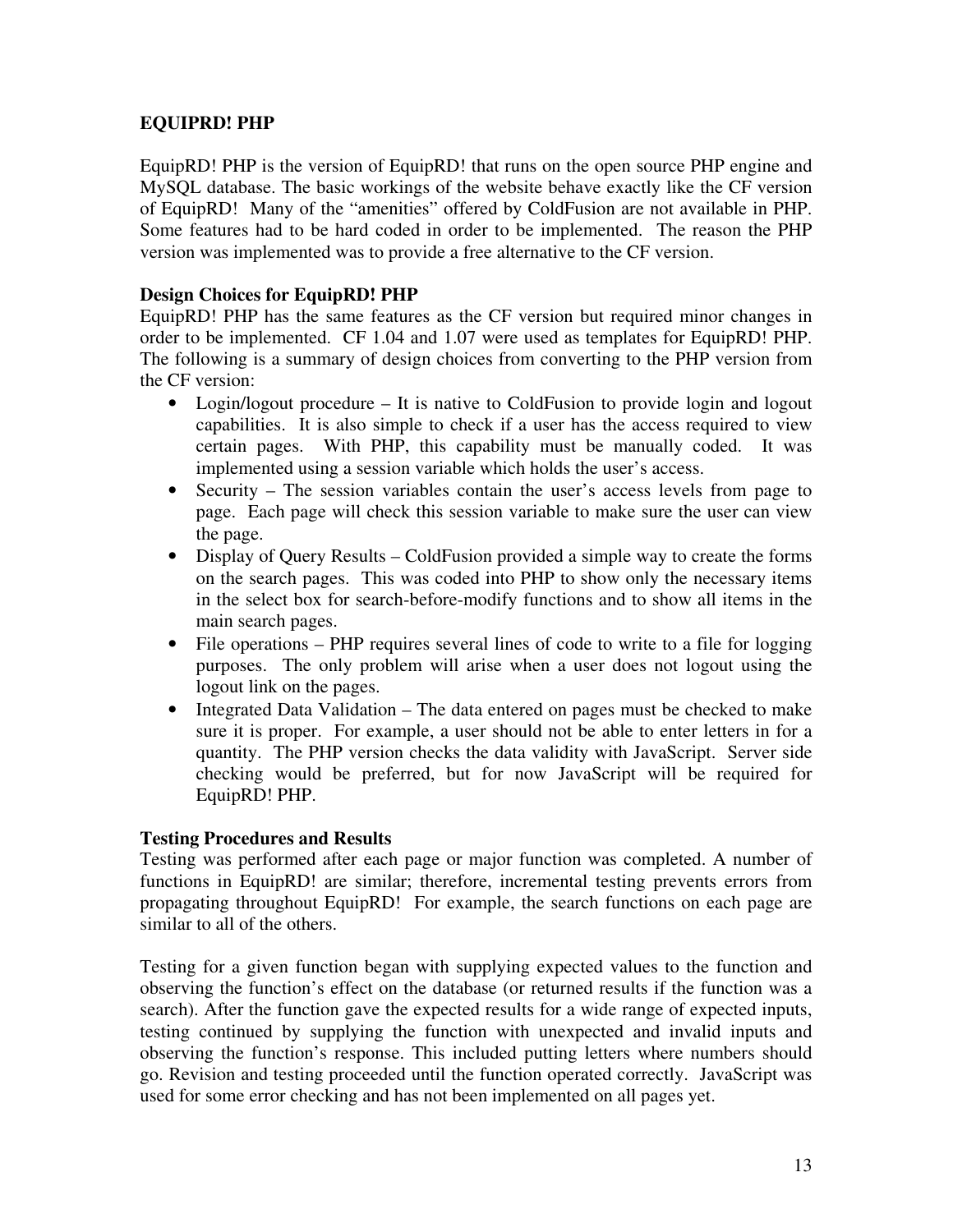# **ASSESSMENT OF SCHEDULE**

# **Original Schedule**

The proposed schedule is shown in Figure 7. All schedule times were subject to change as the project progressed. There was a built-in window between the time work was to be done on the prototype server and corresponding work was to be done on the production server. This window allowed for unexpected delays and difficulties without disrupting the project timeline.

| <b>Date</b>      | <b>Sean's Tasks</b>                  | <b>Ryan's Tasks</b>                             |
|------------------|--------------------------------------|-------------------------------------------------|
| Jan 23           | Design tables and user interfaces on | Begin learning PHP language, assist in          |
|                  | prototype (ColdFusion) server, begin | design of user interfaces.                      |
|                  | learning PHP language                |                                                 |
| Jan 30           | Continue designing and testing of    | Continue learning PHP and assisting in          |
|                  | user interfaces.                     | design.                                         |
| Feb 6            | Design and test security features on | Integrate and test barcode scanner and          |
|                  | prototype server.                    | magnetic striper reader into<br>user            |
|                  |                                      | interface on prototype server.                  |
| Feb 13           | Design and test logging features on  | Begin porting tables and user interfaces        |
|                  | prototype server.                    | to production (PHP) server                      |
| Feb 20           | Finish design on prototype server.   | Continue porting and test.                      |
| Feb 27           | Begin assisting in port of code to   | Integrate and test barcode scanner and          |
|                  | PHP on production server.            | stripe<br>magnetic<br>reader into<br>user       |
|                  |                                      | interface on production server.                 |
| Mar 6            | Continue porting and testing.        | Port and test security features<br>on           |
|                  |                                      | production server.                              |
| Mar 13           | Continue porting and testing, begin  | Port and test logging features<br><sub>on</sub> |
|                  | writing any needed documentation     | production server.                              |
|                  | for end users.                       |                                                 |
| Mar 20           | <b>Spring Break</b>                  | <b>Spring Break</b>                             |
| Mar 27           | Finish design on production server.  | Finish design on production server.             |
| Apr $3$          | Prepare for project exposition.      | Prepare for project exposition.                 |
| Apr 10           | Project exposition                   | Project exposition.                             |
| Apr $17$         | Work on presentation and report.     | Work on presentation and report.                |
| Apr 24           | Work on presentation and report.     | Work on presentation and report.                |
| May <sub>1</sub> | Work on presentation and report.     | Work on presentation and report.                |

Figure 7 – Proposed schedule for inventory management system project work

# **Actual Progress Compared to Original Schedule**

The schedule above reflects the lack of knowledge in December about the length of time needed to implement some features, particularly in ColdFusion. The security and logging features were each given a week of development time, yet they took only 4 hours and 1 hour to implement, respectively. On the other hand, the sheer number of pages to code pushed the schedule back a few weeks.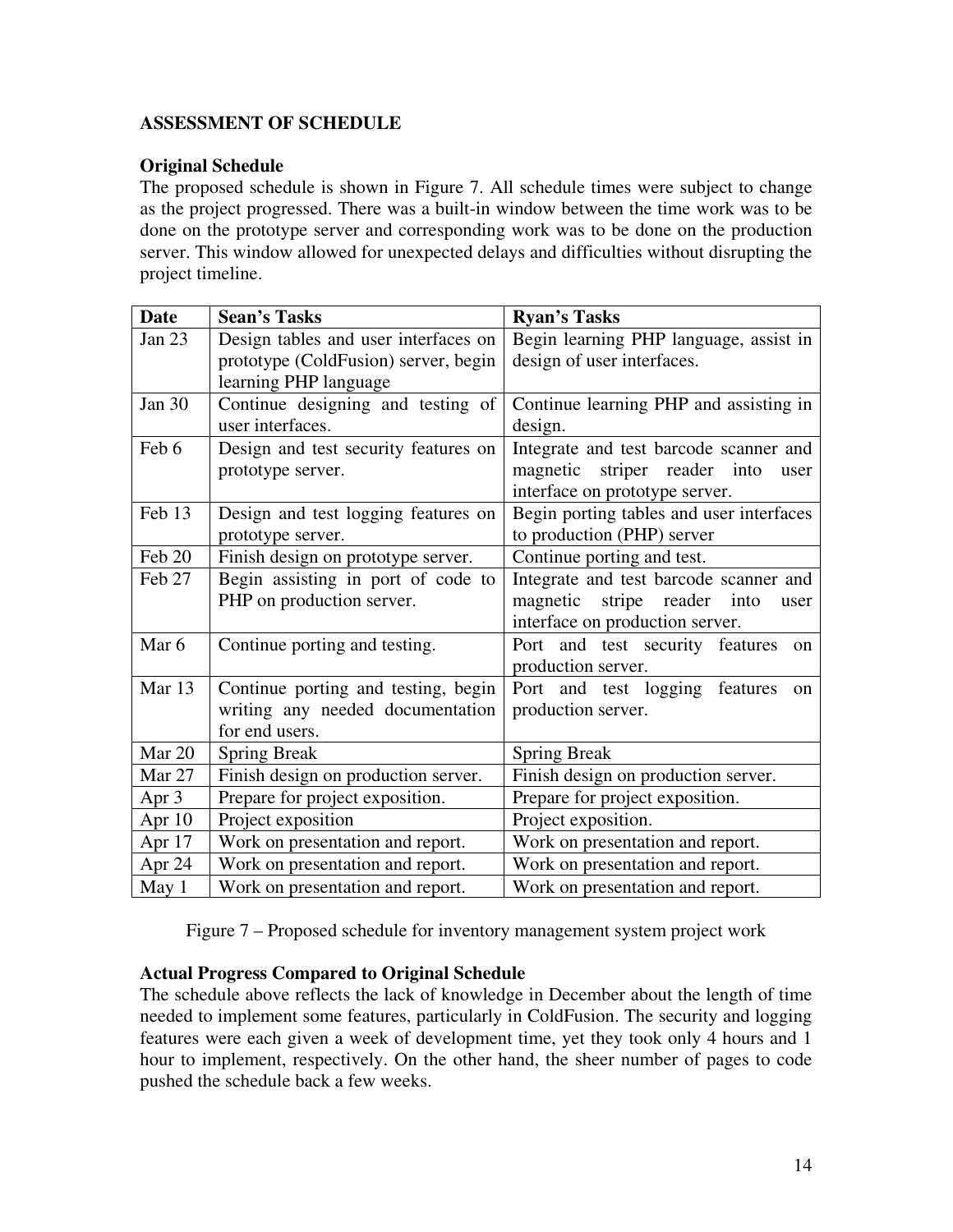However, both versions of EquipRD! are completed and ready for use. EquipRD! CF is most likely more stable and robust than EquipRD! PHP, as it has been in existence about a month longer and therefore has been tested more extensively.

Also, the bar code scanner and card reader were dropped from the project in order to allow adequate time to learn PHP and code EquipRD! PHP.

# **Labor Invested**

#### **Sean M. DonCarlos (EquipRD! CF)**

| Researching available databases and application servers      | 6 hours  |
|--------------------------------------------------------------|----------|
| Developing EquipRD! model (table structures, security roles) | 21 hours |
| Installation and setup of ColdFusion and SQL Server software | 4 hours  |
| EquipRD! CF coding, debugging and troubleshooting            |          |
| Login and logout                                             | 5 hours  |
| User interface forms and layout                              | 15 hours |
| User interface graphic elements                              | 2 hours  |
| SQL statements for database                                  | 8 hours  |
| Supporting ColdFusion code (color-coding, populating         | 18 hours |
| select boxes from database queries, etc.)                    |          |
| MySQL incompatibility troubleshooting                        | 12 hours |
| Documentation and project website on cegt201                 | 27 hours |
| Online function reference                                    | 8 hours  |
| Presentations, design reviews, papers, Student Exposition    | 19 hours |
| Meetings                                                     | 17 hours |
| Computer repair of home computer running EquipRD! CF         | 5 hours  |
|                                                              |          |

# **Total 167 hours**

# **Ryan Learned (EquipRD! PHP)**

| Researching barcode standards and magnetic stripe information | 6 hours  |
|---------------------------------------------------------------|----------|
| Researching barcode and magnetic stripe reader hardware       | 4 hours  |
| Developing possible implementation of barcodes                | 3 hours  |
| Learning PHP and MySQL database                               | 18 hours |
| Exploring keyboard and barcode reader                         | 4 hours  |
| Installation and setup of ColdFusion MX software on laptop    | 3 hours  |
| Examination of EquipRD! CF code and web interface             | 9 hours  |
| EquipRD! PHP coding, debugging and troubleshooting            |          |
| Login and logout                                              | 6 hours  |
| Page security                                                 | 3 hours  |
| Conversion of ColdFusion tags to PHP                          | 10 hours |
| Conversion of ColdFusion pages to PHP                         | 35 hours |
| Verification                                                  | 6 hours  |
| Subquery workaround for MySQL 4.0                             | 3 hours  |
| Documentation and project website on cegt201                  | 4 hours  |
| Online function reference conversion                          | 2 hours  |
|                                                               |          |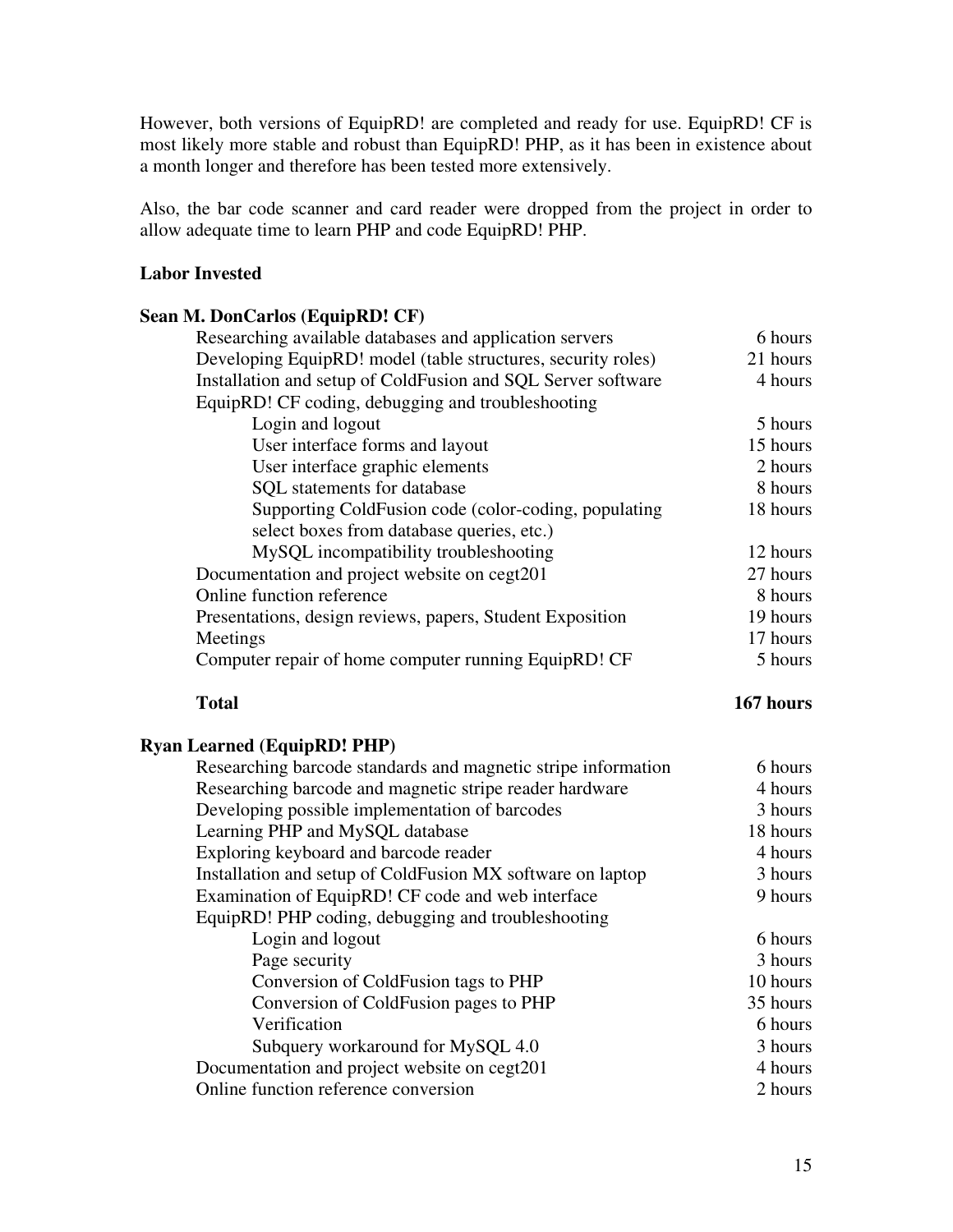| Presentations, design reviews, papers, Student Exposition<br>Meetings | 12 hours<br>17 hours |  |
|-----------------------------------------------------------------------|----------------------|--|
| <b>Total</b>                                                          | 145 hours            |  |
| <b>Total Invested Labor</b>                                           | 312 hours            |  |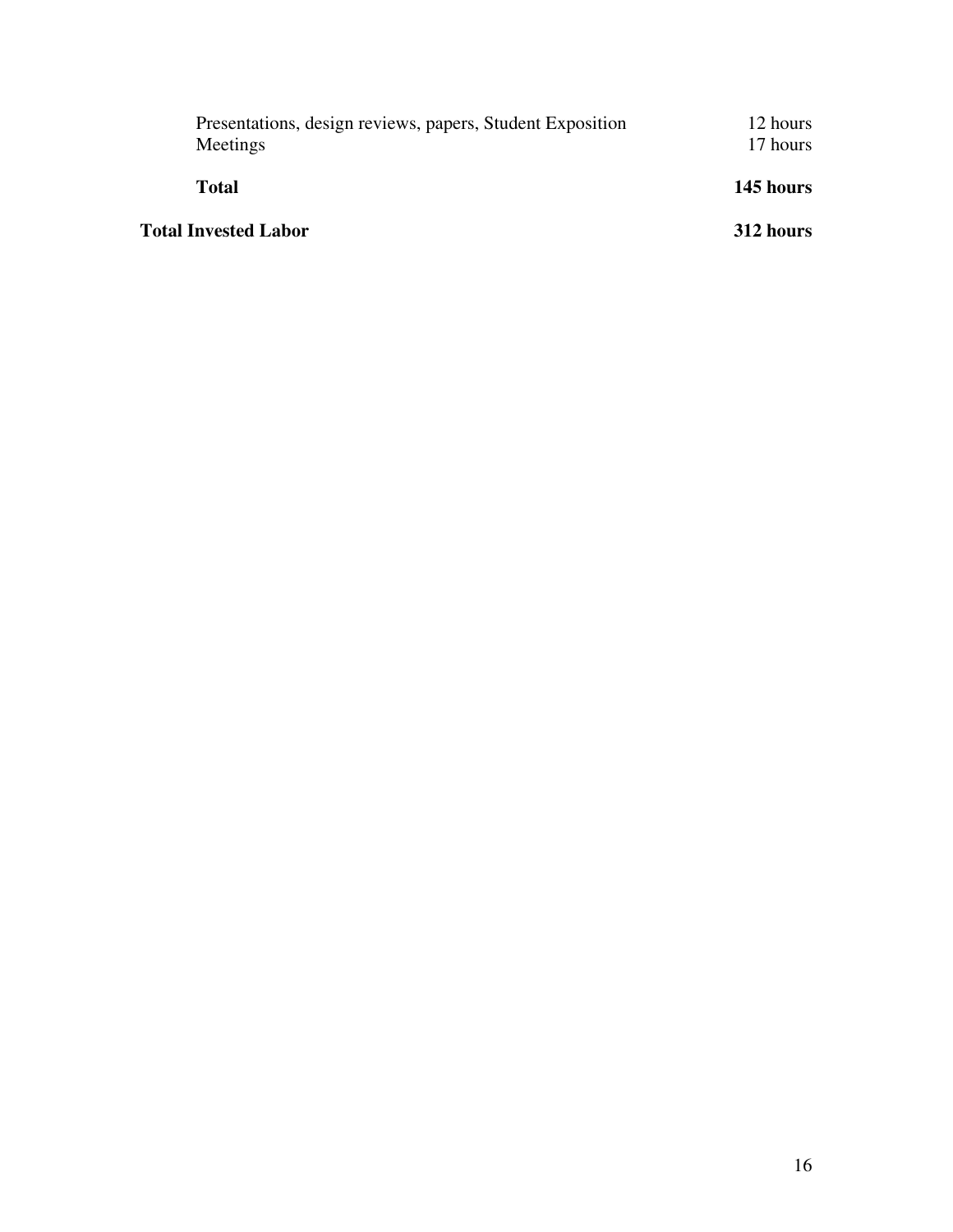#### **BIBLIOGRAPHY**

Much of the following bibliography was used in the comparison and selection of the database and application server software.

#### **Databases**

IBM DB2 Universal Database 7.2 http://www-3.ibm.com/software/data/db2/udb/features.html

Microsoft Access 2002 http://www.microsoft.com/office/access/default.asp

Microsoft SQL Server 2000 http://www.microsoft.com/sql/evaluation/sysreqs/2000/default.asp

MySQL AB MySQL 4.0 http://www.mysql.com

Oracle 9*i*DB http://www.oracle.com/ip/deploy/database/oracle9i/

#### **Application Servers**

Jakarta Tomcat 4.1 http://jakarta.apache.org/

Macromedia ColdFusion MX http://www.macromedia.com/software/coldfusion/

Macromedia JRun 4 http://www.macromedia.com/software/jrun/

Microsoft Internet Information Services (IIS) 5.1 http://www.microsoft.com/windows2000/server/

PHP 4.2.3 http://www.php.net

Sun ONE Active Server Pages 3.6.2 http://wwws.sun.com/software/chilisoft/sysreq.html

#### **Books**

PHP and MySQL Web Development,  $2<sup>nd</sup>$  Edition. Luke Welling and Laura Thomson. Sams Publishing.

Web Database Applications with PHP and MySQL. Hugh E. Williams and David Lane. O'Reilly.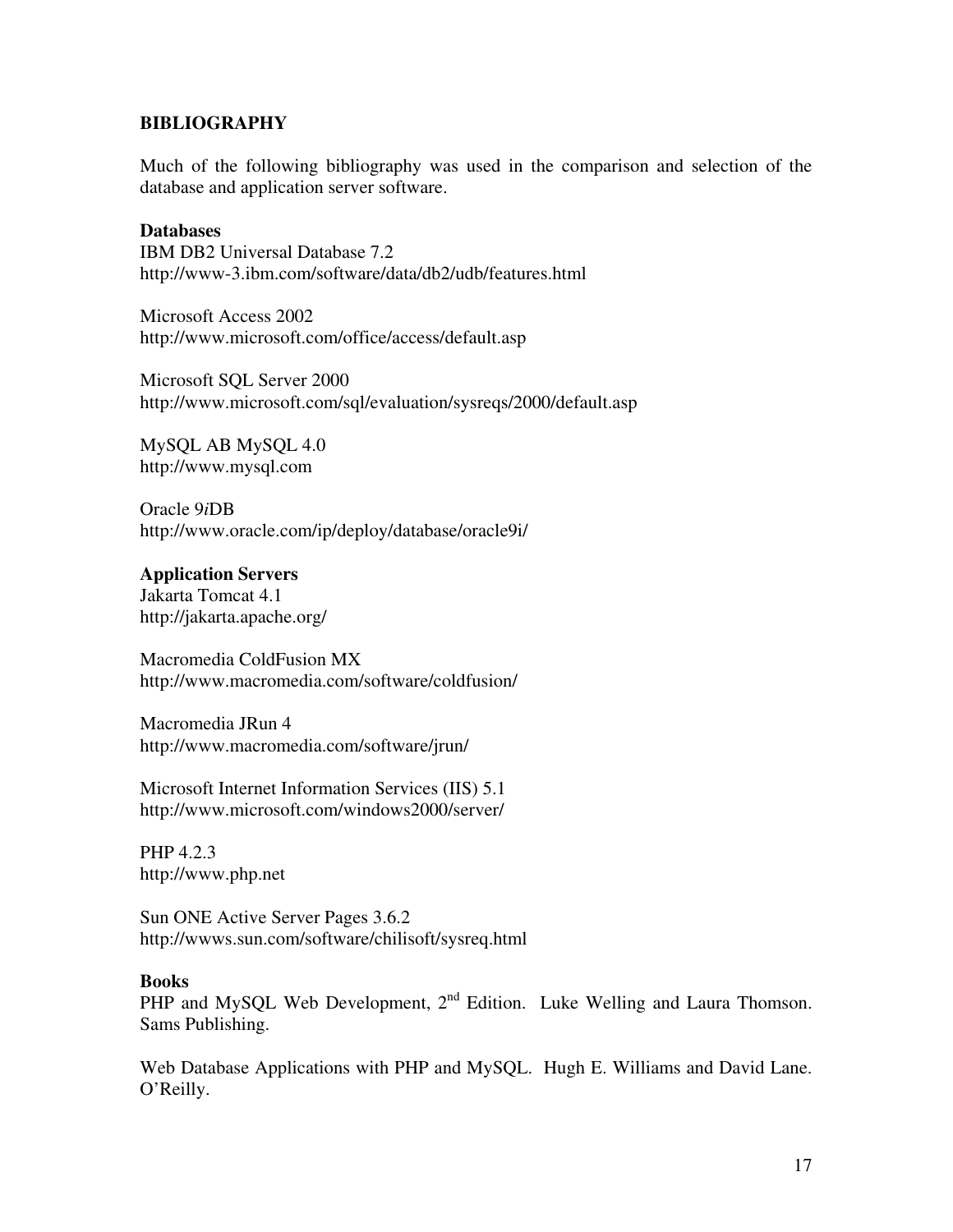# **EQUIPMENT LIST AND COSTS**

#### **Development Costs:**

The following costs were incurred by the EquipRD! project during its development.

| Software:                                                         | Cost: |
|-------------------------------------------------------------------|-------|
| Macromedia ColdFusion MX Server Developer Edition (free download) | \$0   |
| Microsoft SQL Server 2000 Developer Edition (already installed)   | \$0   |
| MySQL (all versions are free downloads for noncommercial use)     | \$0   |
| PHP (all versions are free downloads)                             | \$0   |
| Software Total                                                    | \$0   |
| Hardware:                                                         | Cost: |
| Magnetic card reader and keyboard combo                           | \$15  |
| Bar code scanner                                                  | \$19  |
| Hardware Total                                                    | \$34  |
| <b>Grand Total</b>                                                | \$34  |

Figure 8 – EquipRD! Development Costs

#### **Implementation Costs:**

The implementation costs are dependent on which versions of EquipRD!, database and application server are selected. The software is therefore listed in valid combinations of these three items; the total cost for the package is given at right. All prices are for full commercial licenses; educational pricing may be available.

| Software:                                                             |         |
|-----------------------------------------------------------------------|---------|
| EquipRD! CF, ColdFusion MX Professional, SQL Server 2000 Professional | \$2,748 |
| EquipRD! CF, ColdFusion MX Professional, MySQL 4.1                    | \$1,299 |
| EquipRD! PHP, PHP application server, MySQL 4.1                       | \$0     |

Figure 9 – EquipRD! Implementation Costs

Note: The card reader and bar code scanner were dropped from the project in early February.